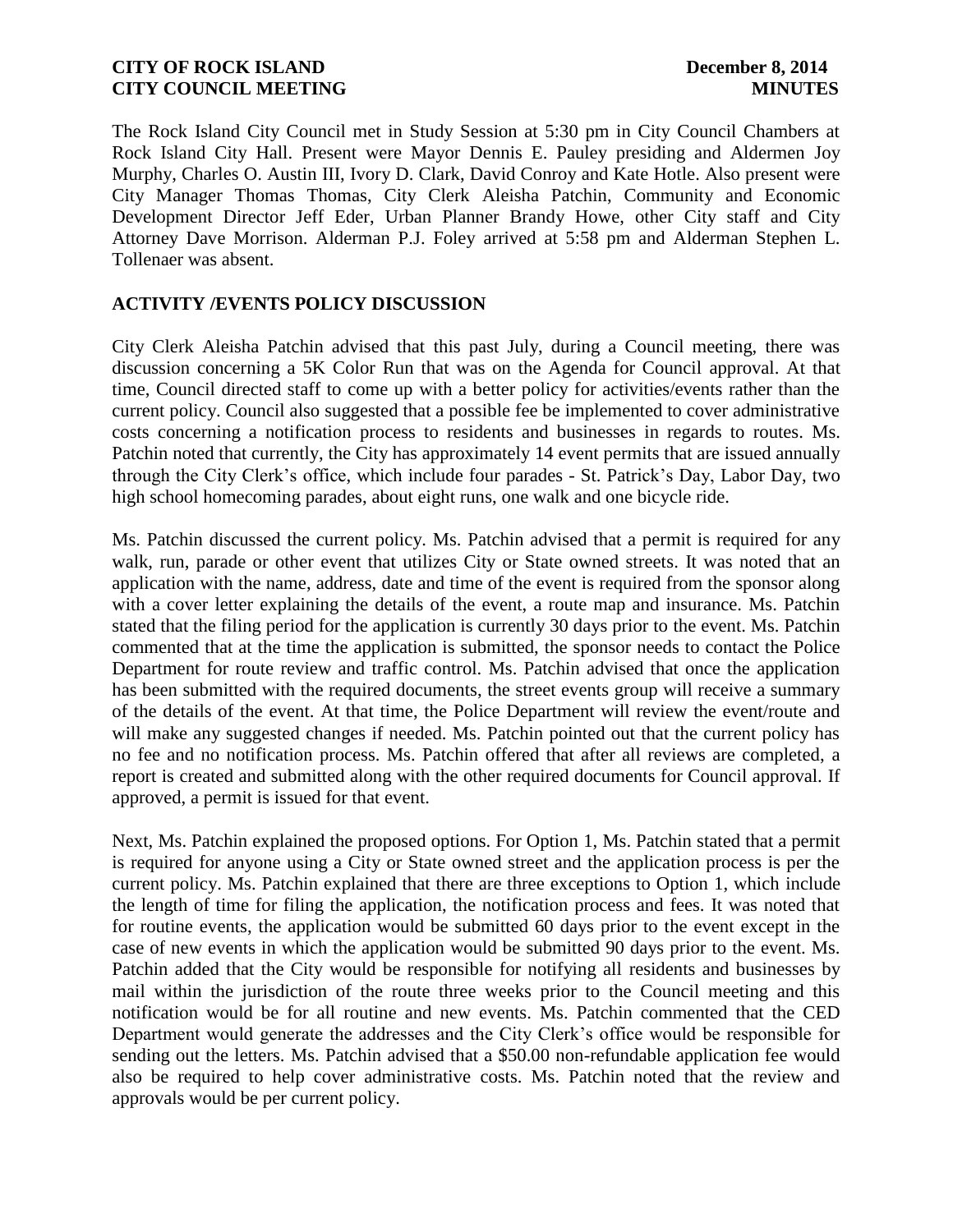Council discussed Option 1 as it related to the notification process and fees.

Ms. Patchin discussed Option 2. Ms. Patchin stated that in this option, it would follow current policy for a permit being required for anyone that utilizes a City or State owned street and the application process would be per current policy. Ms. Patchin discussed the exceptions. Ms. Patchin advised that Option 2 calls for all applications (routine or new events/routes) to be submitted 60 days prior to the event. Ms. Patchin commented that in this option, the sponsor would be responsible for notifying all residents and businesses along the route for that event three weeks prior to the Council meeting, and this notification would only be for new events. Ms. Patchin added that the CED Department would generate the addresses and the City Clerk's office would give the addresses to the sponsor; the sponsor would then notify (in writing) the residents and businesses along the route. Council and Ms. Patchin further discussed the notification process for Option 2. Ms. Patchin indicated that a non-refundable application fee of \$25.00 would be charged to cover the cost of paperwork and the review and approvals would be per current policy.

Ms. Patchin then discussed the differences in the options as it related to the length of timing for filing the application, the notification process and fees. Ms. Patchin recommended Option 2 to Council. Ms. Patchin advised that this would require an ordinance change for the 60 day filing period as well as the fee.

Council discussed the differences in the options as it related to the notification process and fees. Council also discussed fees as it related to the Police Department and traffic control.

Police Chief Jeff VenHuizen stated that the Labor Day Parade is a City event and it would be an overtime detail. The Chief added that all other events are charged an off-duty rate and the sponsor of the event is responsible for reimbursing the Police Department.

After more discussion on the proposed options, it was a consensus among Council to move forward with Option 2, but no fee would be implemented.

# **COMMUNITY GARDENS DISCUSSION**

Urban Planner Brandy Howe advised that the City offers a Garden Lot Program where vacant lots are rented to individuals and community groups. Ms. Howe added that lots are rented for \$1.00 per year, per lot. Ms. Howe noted that currently, there are 40 garden lots rented out to 27 gardeners. Ms. Howe indicated that a lease agreement is required to rent these lots and it is a yearly lease. It was noted that the lease agreement states that the tenant has to maintain the premises, cannot place permanent structures on the site, cannot cause a dangerous or unsafe condition, and the City has the right to terminate the lease with 90 days written notice. Ms. Howe stated that current leases will end on December  $31<sup>st</sup>$ .

Ms. Howe discussed the benefits of the current Garden Lot Program. Ms. Howe indicated that it reduces the City's maintenance costs in regards to mowing; puts vacant lots temporarily in use before developments; provides a source of healthy and locally grown produce; and creates opportunities for neighborhood and community interaction. Ms. Howe stated that staff has some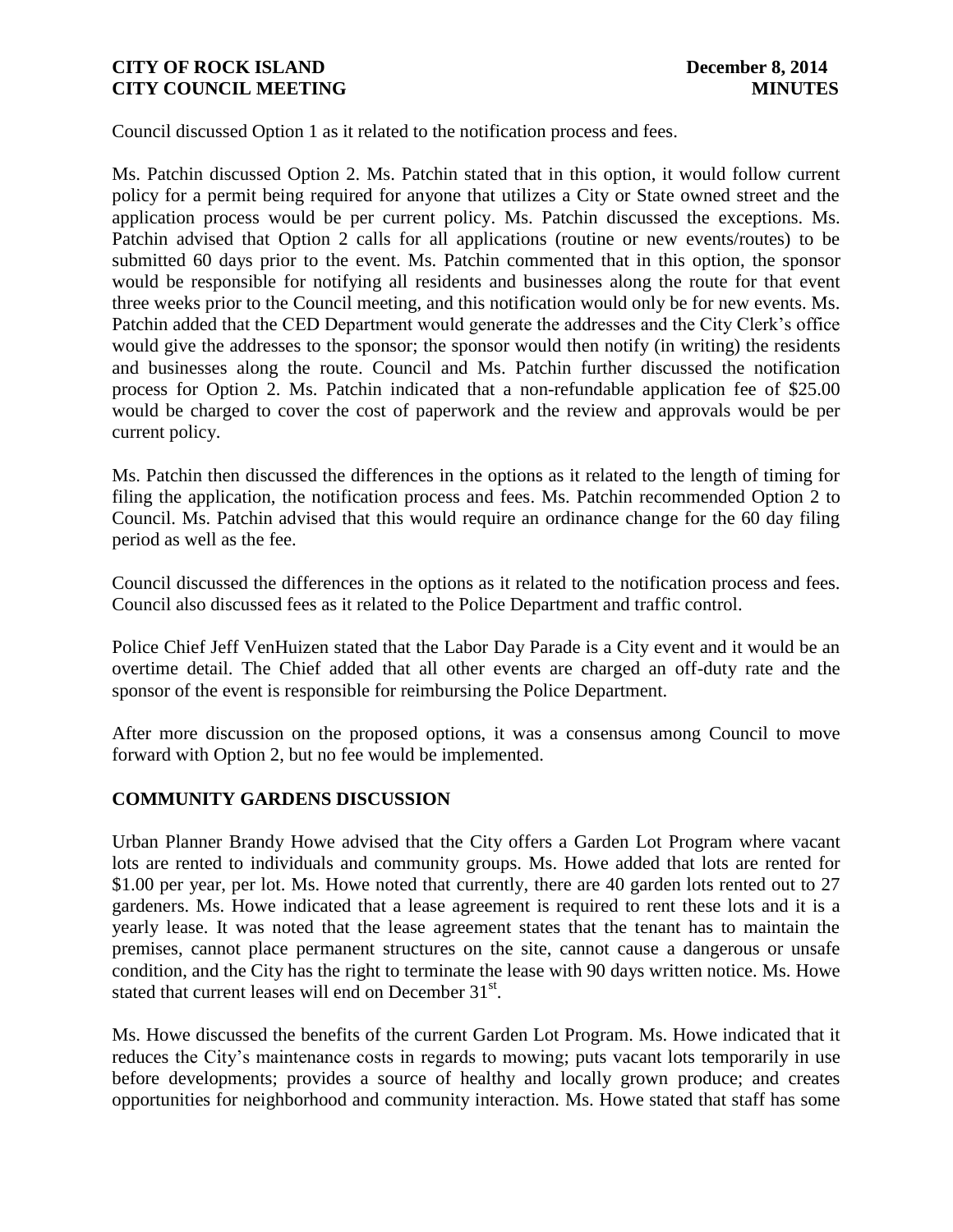concerns with this program. Ms. Howe explained that there are no documented rules or procedures and the program is not advertised. Ms. Howe added that the \$1.00 fee for leasing a lot does not cover administration costs. Ms. Howe commented that the one year lease really limits the gardener's ability to plan and invest in the plots. Ms. Howe offered that in some instances, there is a lack of maintenance by some gardeners.

Mayor Pauley stated that there is another issue. At the end of the season, they do not clean up the garden and it looks terrible. Council discussed staffs' concerns regarding the Garden Lot Program.

Ms. Howe stated that staff has looked at other communities to see what they are doing for their garden lot programs. Ms. Howe indicated that one of the common elements in other communities' programs that seem to be successful is a statement of goals for the program. Ms. Howe added that other communities have adopted rules and procedures, an application process and rental agreements. Ms. Howe stated that most communities charge a rental fee of \$20.00 to \$75.00 annually and the terms of the leases range from one to three years. Ms. Howe also stated that other communities have what is called a public benefit requirement. Ms. Howe explained that if a person rents a lot and shows some type of public benefit then the rental fee could be waived. Some public benefits discussed included; providing educational workshops on gardening and donating food to food pantries or local institutions. Ms. Howe further discussed common elements of successful garden lot programs.

Ms. Howe stated that moving forward to 2015, staff is looking at improvements to the current City Garden Lot Program. Ms. Howe added that staff would develop a list of rules and procedures, and increase the current fee to \$50.00 to cover administration costs. Ms. Howe added that gardeners with a public benefit plan could have the fee waived. Ms. Howe stated that staff would like to implement these changes by January 2015 if possible. Ms. Howe concluded that staff is looking at this as a pilot year and it could be reviewed in the fall to see if there are any issues or changes that need to be made. Council, Community and Economic Development Director Jeff Eder and Ms. Howe further discussed this item.

Council discussed Ms. Howe's presentation as it related to the amount of large garden lots in the City. Council discussed the Garden Lot Program as it related to the 90 days written notice to terminate the lease concerning the issue of whether a lot is needed for redevelopment. Council also discussed putting in a possible requirement of cleaning up the lots at the end of the season for the people that lease the lots. Mr. Eder stated that staff will bring back a policy in January for Council consideration.

Council further discussed the presentation.

#### **EXECUTIVE SESSION**

A motion was made by Alderman Austin and seconded by Alderman Murphy to recess to Executive Session on matters of Personnel, Property Acquisition and Litigation. The motion carried on a roll call vote. Those voting Aye being; Alderman Murphy, Alderman Austin,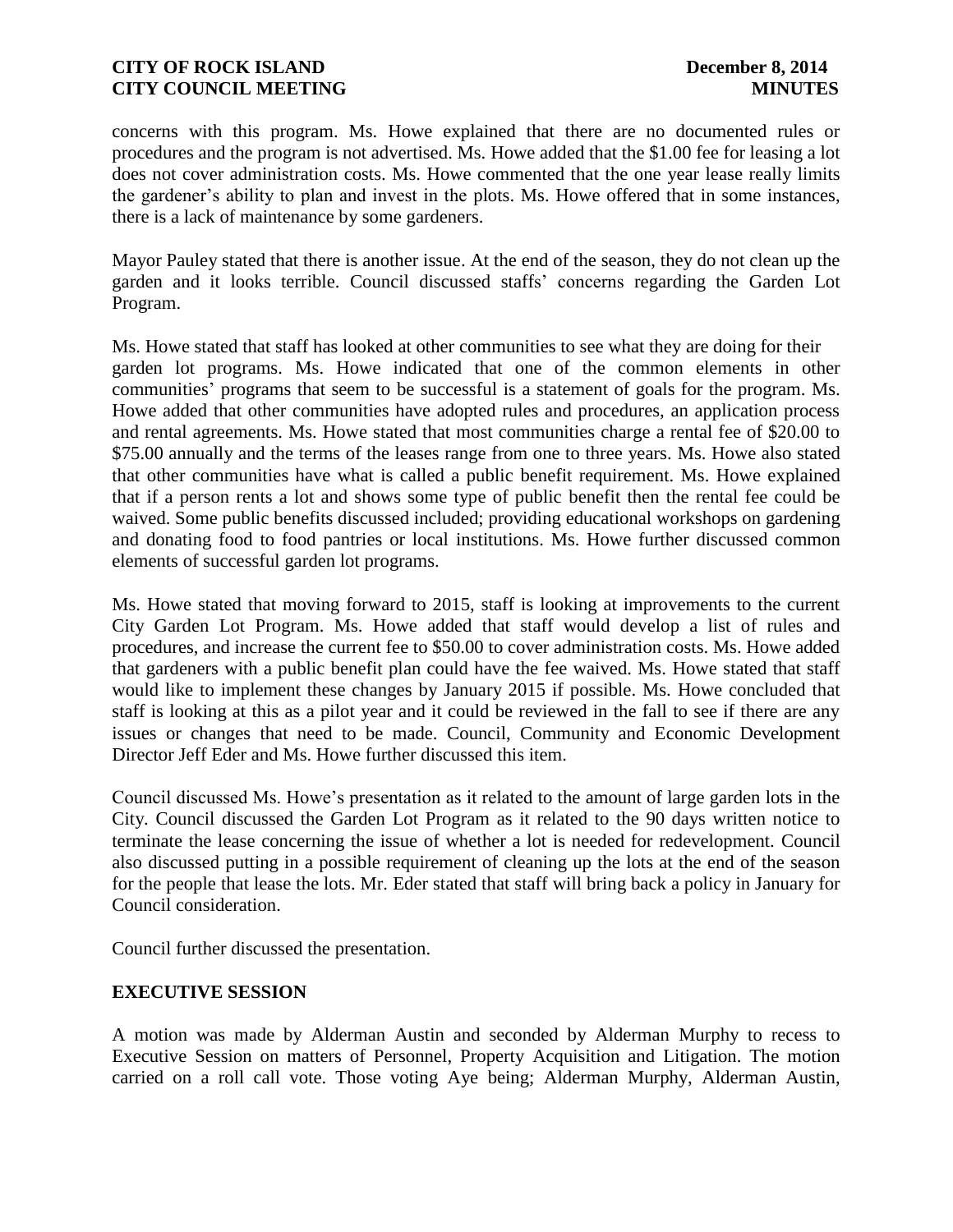Alderman Clark, Alderman Conroy, Alderman Foley and Alderman Hotle; those voting No, none. The meeting was recessed at 6:02 pm. Alderman Tollenaer arrived at 6:03 pm.

Mayor Pauley reconvened the regular meeting at 6:23 pm.

#### **ADJOURNMENT**

A motion made by Alderman Foley and seconded by Alderman Clark to adjourn the meeting carried by the following Aye and No vote. Those voting Aye being; Alderman Murphy, Alderman Austin, Alderman Clark, Alderman Conroy, Alderman Foley, Alderman Tollenaer and Alderman Hotle; those voting No, none. The meeting was adjourned at 6:24 pm.

Aleisha L. Patchin, City Clerk

 $\frac{1}{2}$  ,  $\frac{1}{2}$  ,  $\frac{1}{2}$  ,  $\frac{1}{2}$  ,  $\frac{1}{2}$  ,  $\frac{1}{2}$  ,  $\frac{1}{2}$  ,  $\frac{1}{2}$  ,  $\frac{1}{2}$  ,  $\frac{1}{2}$  ,  $\frac{1}{2}$  ,  $\frac{1}{2}$  ,  $\frac{1}{2}$  ,  $\frac{1}{2}$  ,  $\frac{1}{2}$  ,  $\frac{1}{2}$  ,  $\frac{1}{2}$  ,  $\frac{1}{2}$  ,  $\frac{1$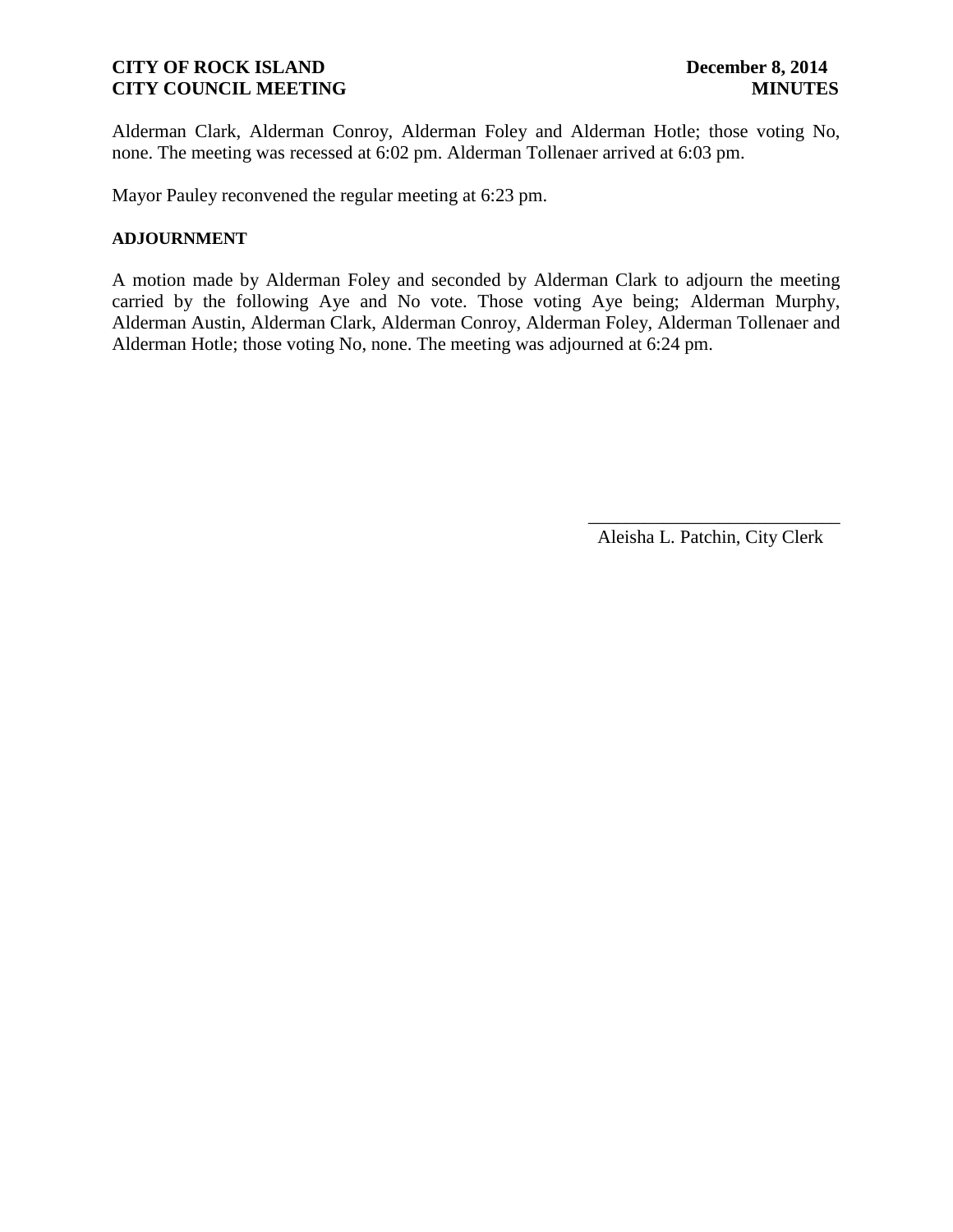Rock Island City Council met in regular session at 6:45 pm in Council Chambers of Rock Island City Hall. Present were Mayor Dennis E. Pauley presiding, and Aldermen Joy Murphy, Charles O. Austin III, Ivory D. Clark, David Conroy, P.J. Foley, Stephen L. Tollenaer and Kate Hotle. Also present were City Manager Thomas Thomas and City Attorney Dave Morrison.

#### Introductory Proceedings

Mayor Pauley called the meeting to order and led in the Pledge of Allegiance. Alderman Foley gave the Invocation.

#### Agenda Item #5 **Minutes of the meeting of December 1, 2014.**

A motion was made by Alderman Murphy and seconded by Alderman Hotle to approve the Minutes of the meeting of December 1, 2014 as printed. The motion carried by the following Aye and No vote; those voting Aye being; Alderman Murphy, Alderman Austin, Alderman Clark, Alderman Conroy, Alderman Foley, Alderman Tollenaer and Alderman Hotle; those voting No, none.

#### Agenda Item #6 **Update Rock Island by Mayor Pauley.**

Mayor Pauley advised that the City of Rock Island is holding an interactive Visioning Workshop where attendees will share what they think downtown Rock Island should look like in 10 years. The Mayor added that participants will communicate their unique vision for the future of Downtown Rock Island and propose projects and improvements to achieve that vision. The meeting will conclude with a discussion to identify community consensus on policies and key improvement projects. Mayor Pauley pointed out that this public event will be held on Tuesday, December 9<sup>th</sup>, from 7:00 pm to 8:30 pm at The Establishment Theatre, located at 220 19<sup>th</sup> Street in downtown Rock Island. Mayor Pauley stated that for more information, please visit http://www.hlplanning.com/portals/rockisland/.

Mayor Pauley advised that Gallery Hop is the foremost winter-time event of the Rock Island Arts & Entertainment District. Local and regional artists will have their artwork on display, Friday, December 12, 2014 from 6:00 pm to 9:00 pm. The "Hop Stops" stretch all the way from  $16<sup>th</sup>$  Street to  $25<sup>th</sup>$  Street and from  $1<sup>st</sup>$  Avenue to  $5<sup>th</sup>$  Avenue! Mayor Pauley offered that these locations are not limited to art galleries; artists will exhibit in coffee shops, restaurants, retail shops, and entertainment venues. Jewelry, photography, woodwork, glass, paintings, drawings, book signings, sculpture, and live music will all be featured. The Mayor commented that this is a perfect event to take care of some holiday shopping, all while supporting local businesses and artists. For more information, please visit www.ridistrict.com.

Mayor Pauley stated that Augustana College's John Deere Planetarium at 820 38<sup>th</sup> Street, will present its annual holiday program from Saturday, December 13, 2014 to Friday, December 19<sup>th</sup>. The Mayor added that the planetarium show "Season of Light" will be offered weekdays at 7:00 pm and Saturday and Sunday at 2:00 pm. The show uses the planetarium sky projector,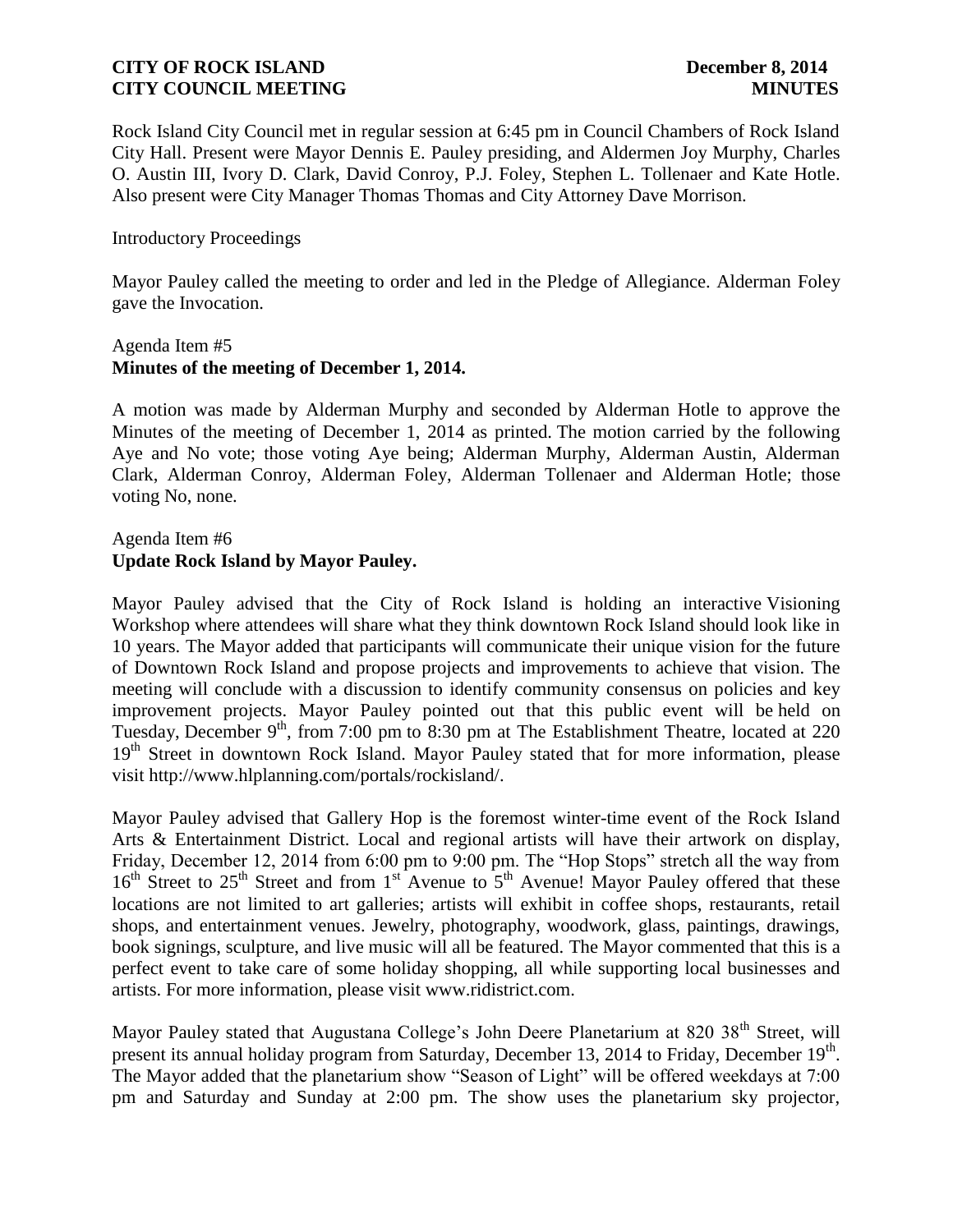astronomical images, music and narration. Admission is free and reservations are requested. Mayor Pauley stated that the program is not recommended for children ages 7 and under. For reservations, call (309) 794-7327 during weekday business hours.

Mayor Pauley advised that the Rock Island Beautification Commission is sponsoring the  $29<sup>th</sup>$ Annual Holiday Lighting Contest. To nominate a residential or commercial light display, send the name and address of the display via email to dziembowski.magda@rigov.org or call (309) 732-2909 by 5:00 pm on Wednesday, December  $17<sup>th</sup>$ . Mayor Pauley commented that judging will take place on the evening of December  $22<sup>nd</sup>$ , when all displays should be illuminated by 5:30 pm. Winners of the 2012 & 2013 Holiday Lighting Contest are not eligible.

Mayor Pauley stated that Saukie Pro Shop is open for great shopping deals. Stop in for great stocking stuffers such as gift certificates, golf balls, shirts, hats and more. The Mayor added that Saukie's Pro Shop will be open through December  $20^{th}$ . Monday & Tuesday - 9:00 am - 4:00 pm, Wednesday - Friday - 11:00 am - 5:00 pm, Saturday - 10:00 am - 2:00 pm. Mayor Pauley noted that gift certificates can be sold over the phone with a credit card too! Call (309) 732-2277.

# Agenda Item #7 **Presentation by the Fire Department**.

Fire Chief Jim Fobert stated that the City of Rock Island Fire Department would like to take this opportunity to formally recognize and honor two local businesses. Chief Fobert advised that over the past several years, Quad City Towing and Alter Metal Recycling have been valuable partners in the Fire Department's training and education efforts.

Chief Fobert indicated that Quad City Towing has provided numerous vehicles for the Lights and Sirens Program, as well as the Operation Prom events at the high schools. In addition, Quad City Towing has provided the personnel and equipment to not only deliver, but remove these vehicles at their own expense. Chief Fobert stated that the services they have provided ensure that these programs are successful.

Chief Fobert stated that Alter Metal Recycling has consistently honored the Fire Department's requests for assistance in conducting extrication training for the Fire Department's members at their facility. The Chief added that not only have they provided multiple vehicles for the department to use each session, they have also been gracious enough to set aside space for the department to utilize whenever asked. Fire Chief Fobert added that Alter Metal Recycling has provided personnel and equipment to set up the training site at their own expense. The Chief commented that the services they provide ensure that the Fire Department's training is successful, and that the Fire Department's members are better prepared for emergency incidents.

At this time, Assistant Fire Chief Jeff Yerkey joined Fire Chief Fobert to present the awards. Daniel and Angel Forgie accepted the award for Quad City Towing. Joe Seligman accepted the award for Alter Metal Recycling.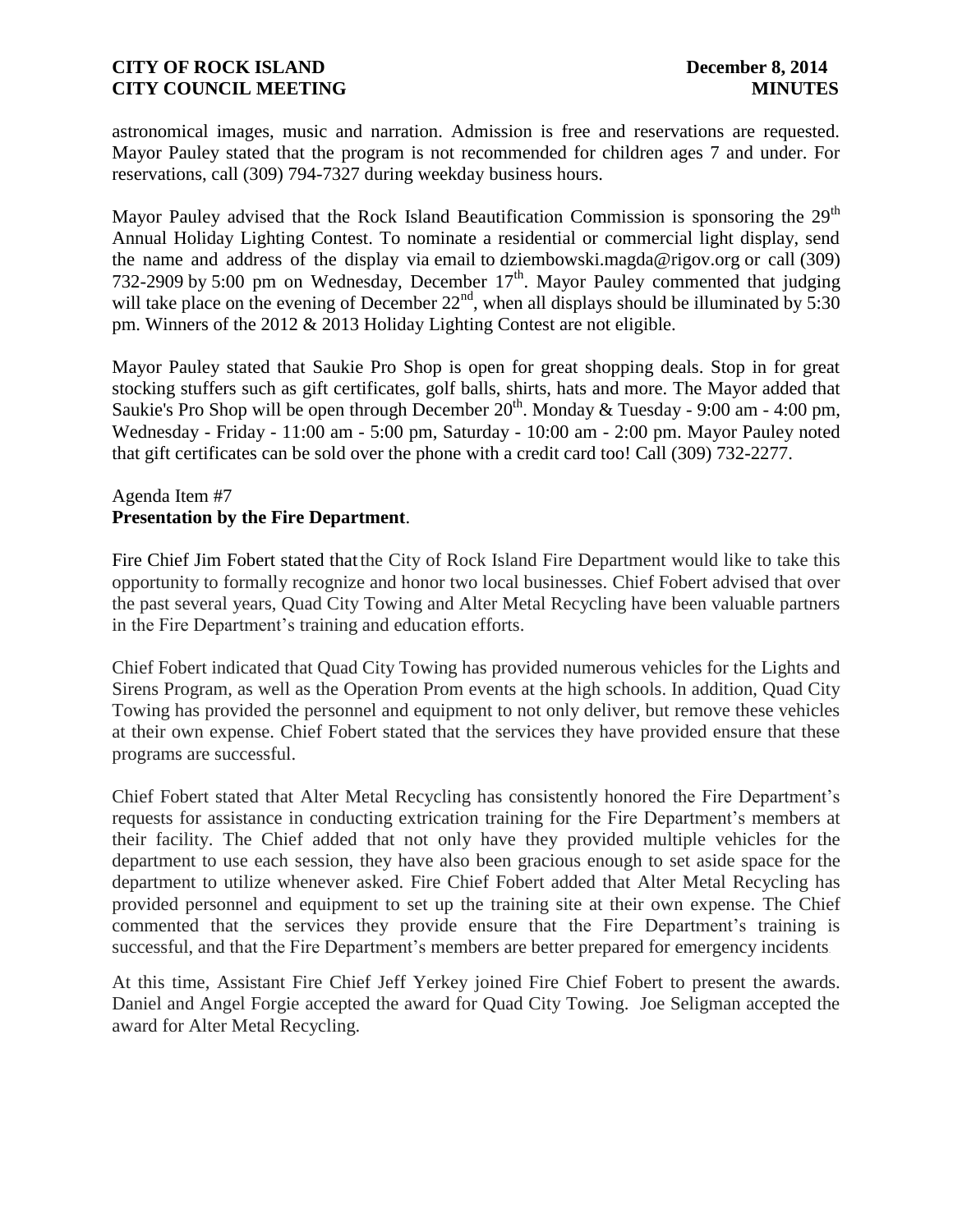### Agenda Item #8 **Public Hearing regarding the Calendar Year 2015 Budget.**

Mayor Pauley closed the regular meeting at 6:54 pm and opened a Public Hearing on the Calendar Year 2015 Budget.

Mayor Pauley inquired as to whether there was anyone that wished to speak in favor of the Calendar Year 2015 Budget. No one stepped forward.

Mayor Pauley then inquired as to whether there was anyone who wished to speak in opposition to the Calendar Year 2015 Budget. No one stepped forward.

With no person coming forward, Mayor Pauley closed the Public Hearing and reconvened the regular meeting at 6:55 pm.

#### Agenda Item #9

**Report from General Administration regarding a Special Ordinance amending a Special Ordinance for Chapter 16, Section 16-36(c) of the Code of Ordinances regarding establishing a fee of \$35.00 for water shutoff notices for nonpayment**.

**Note: Agenda Item #9 was tabled at the December 1, 2014 Council meeting.**

Alderman Austin moved and Alderman Tollenaer seconded to take item #9 from the table and place it back on the Agenda.

# Note: **A Motion remained on the floor - Alderman Tollenaer moved and Alderman Murphy seconded to consider, suspend the rules and pass the ordinance.**

Alderman Conroy stated that he is amending the motion to reduce the hook-up once the water has been turned off to \$35.00.

Mayor Pauley stated that originally, Alderman Tollenaer moved and Alderman Murphy seconded to consider, suspend the rules and pass the ordinance. Mayor Pauley advised that there is a motion on the floor and inquired upon Alderman Tollenaer as to whether he accepted the change.

At this time, Alderman Conroy stated that he knows there is a motion on the floor, but he can have a motion to amend that motion. Following Alderman Conroy's comment, Alderman Clark seconded the motion.

Council discussed this issue. Alderman Hotle inquired upon Alderman Conroy to repeat the motion. Alderman Conroy stated that one of the reasons for doing this is because people wait until the door hanger is on and then they go and pay the bill, and then they do not have to pay the reconnection fee. Alderman Conroy added that these people know that they are going to be late with the payment. Alderman Conroy commented that the problem is that the City charges \$65.00 to turn the water back on. Alderman Conroy advised that the City doesn't want to punish the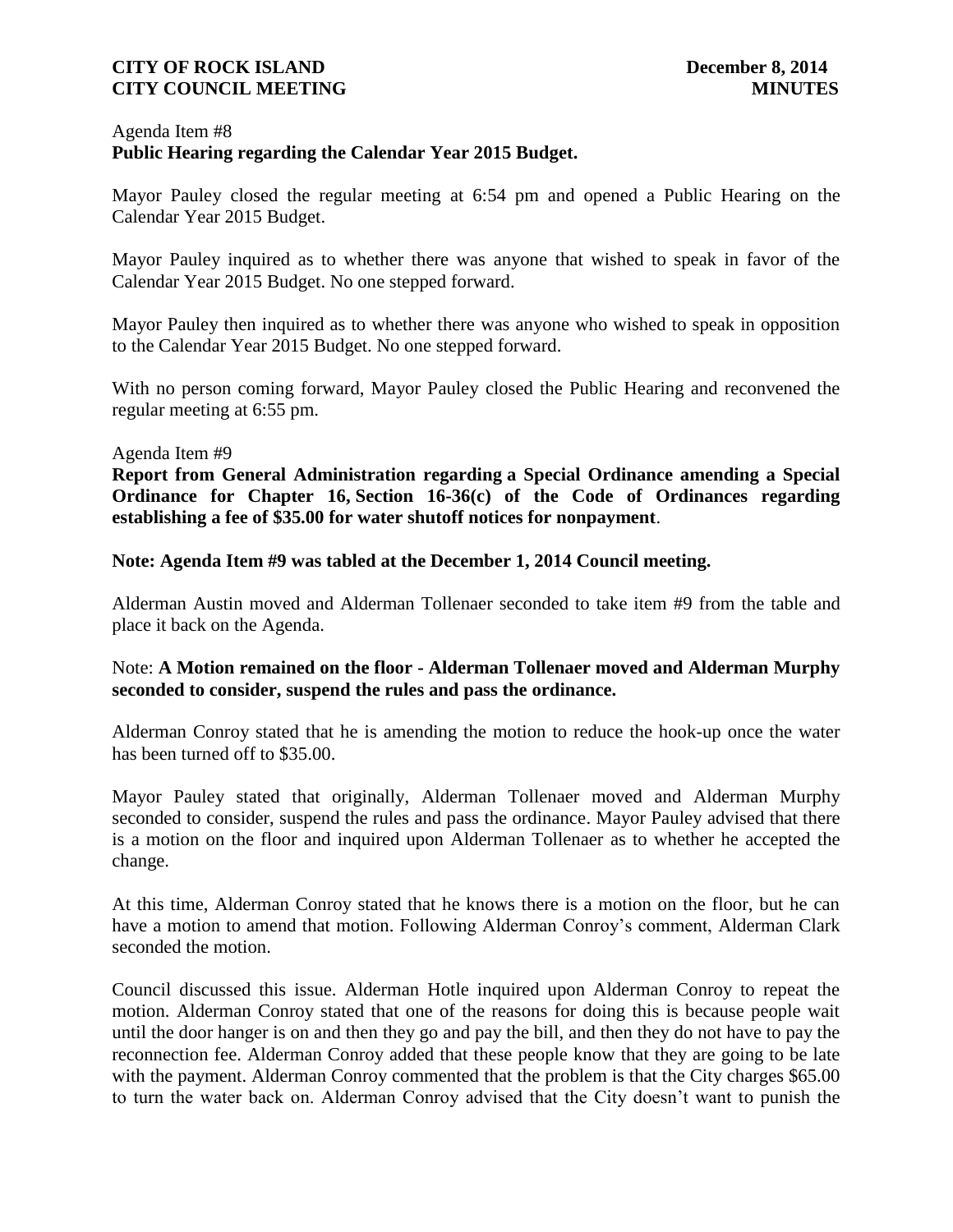people that really can't afford it; the City wants to punish the people that just wait to pay their water bill at the last minute. Alderman Conroy noted that with the \$35.00 fee and the \$65.00 fee, it would be \$100.00 to have the water hooked up again. Council further discussed this issue as it related to the fee.

Alderman Conroy reiterated that a person would have to pay the \$35.00 for the door hanger, but when a person goes to get their water turned back on, they would no longer have to pay the original \$65.00 charge; they would only have to pay \$35.00 because they already paid the \$35.00 for the hanger. Council further discussed this issue.

Mayor Pauley stated that the original motion needs to be taken care of first. The Mayor added that Alderman Tollenaer made the motion and he would either have to agree with Alderman Conroy's motion, pull his motion or keep his motion. Council discussed this issue.

Mayor Pauley stated that the motion on the floor is to accept the \$35.00 door hanger and the \$65.00 payment to hook up the water again. Mayor Pauley then explained the section of the ordinance that relates to this item as well as Alderman Conroy's motion. City Attorney Morrison stated that there is a special ordinance in place and it would be in the same section of that special ordinance. City Attorney Morrison added that it would be a special ordinance to amend a special ordinance. City Attorney Morrison advised that the question is either to consider Alderman Tollenaer's motion first unless he would agree to the amendment.

Alderman Tollenaer stated that the City is just trying to cover the costs of the employees doing their job. Alderman Tollenaer advised that he would keep his motion so that it can be voted on. Council further discussed this issue.

After discussion, Mayor Pauley inquired to Alderman Murphy as to whether her second to the original motion on the floor stands or was she going to remove her second. Alderman Murphy stated that her second stands.

At this time, the City Clerk called the roll on the original motion that remained on the floor. The item and original motion follows: Report from General Administration regarding a Special Ordinance amending a Special Ordinance for Chapter 16, Section 16-36(c) of the Code of Ordinances regarding establishing a fee of \$35.00 for water shutoff notices for nonpayment. Alderman Tollenaer moved and Alderman Murphy seconded to consider, suspend the rules and pass the ordinance. The motion did not carry, it failed by the following Aye and No vote; those voting Aye being; Alderman Murphy, Alderman Austin and Alderman Tollenaer; those voting No, Alderman Clark, Alderman Conroy, Alderman Foley and Alderman Hotle.

Mayor Pauley stated that the motion was voted down. Mayor Pauley then advised that Alderman Conroy's motion was seconded by Alderman Clark.

At this time, Alderman Clark removed his second.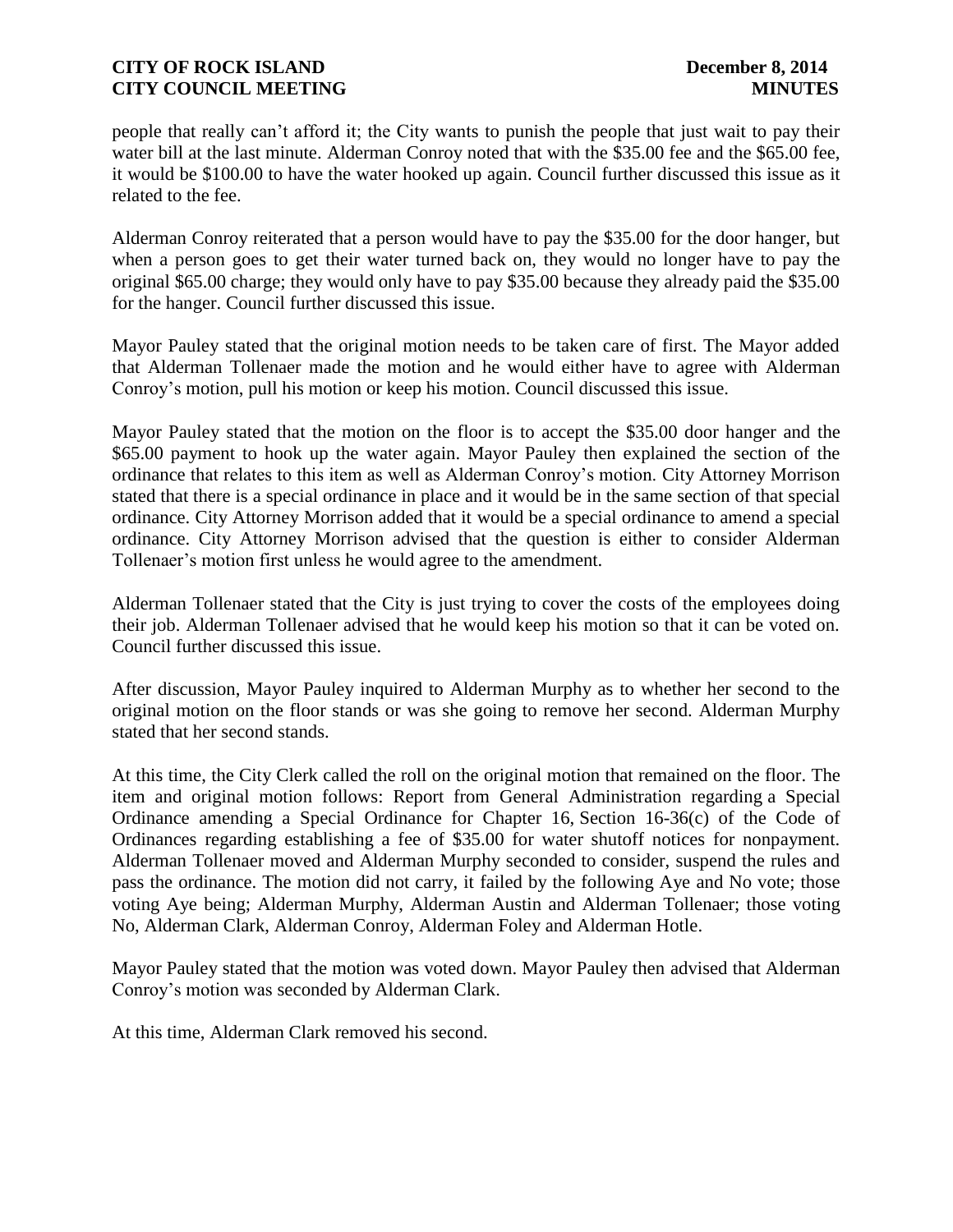Alderman Conroy then stated that the motion is to have a \$35.00 cost for hanging a door hanger and reduce the cost of turning the water back on by \$35.00 and refer to the City Attorney for an ordinance. Alderman Murphy then seconded the motion.

Discussion followed. Alderman Murphy stated that it is important that the City attempts to change people's behavior and cover costs.

After more discussion on this item, the motion carried by the following Aye and No vote; those voting Aye being; Alderman Murphy, Alderman Austin, Alderman Conroy, Alderman Foley and Alderman Hotle; those voting No, Alderman Clark and Alderman Tollenaer.

#### Agenda Item #10

# **An Ordinance providing for the levy, assessment and collection of taxes for the City of Rock Island for fiscal year April 1, 2014 through December 31, 2014.**

Alderman Murphy moved and Alderman Clark seconded to consider, suspend the rules and pass the ordinance. The motion carried by the following Aye and No vote; those voting Aye being; Alderman Murphy, Alderman Austin, Alderman Clark, Alderman Conroy, Alderman Foley, Alderman Tollenaer and Alderman Hotle; those voting No, none.

Agenda Item #11 **An Ordinance adopting the Budget for the Calendar Year beginning January 1, 2015 and ending December 31, 2015.**

It was moved by Alderman Hotle and seconded by Alderman Murphy to consider, suspend the rules and pass the ordinance. The motion carried by the following Aye and No vote; those voting Aye being; Alderman Murphy, Alderman Austin, Alderman Clark, Alderman Conroy, Alderman Foley, Alderman Tollenaer and Alderman Hotle; those voting No, none.

Agenda Item #12 **CLAIMS**

It was moved by Alderman Conroy and seconded by Alderman Clark to accept the following reports and authorize payments as recommended. The motion carried by the following Aye and No vote; those voting Aye being; Alderman Murphy, Alderman Austin, Alderman Clark, Alderman Conroy, Alderman Foley, Alderman Tollenaer and Alderman Hotle; those voting No, none.

a. Report from the Public Works Department regarding payment in the amount of \$18,598.66 to Brandt Construction Company for an emergency sanitary sewer repair at 3922 28<sup>th</sup> Street.

b. Report from the Public Works Department regarding payment #2 in the amount of \$22,974.65 to General Asphalt Construction Company for services provided for the 2014 Asphalt Street Milling and Patching Program project.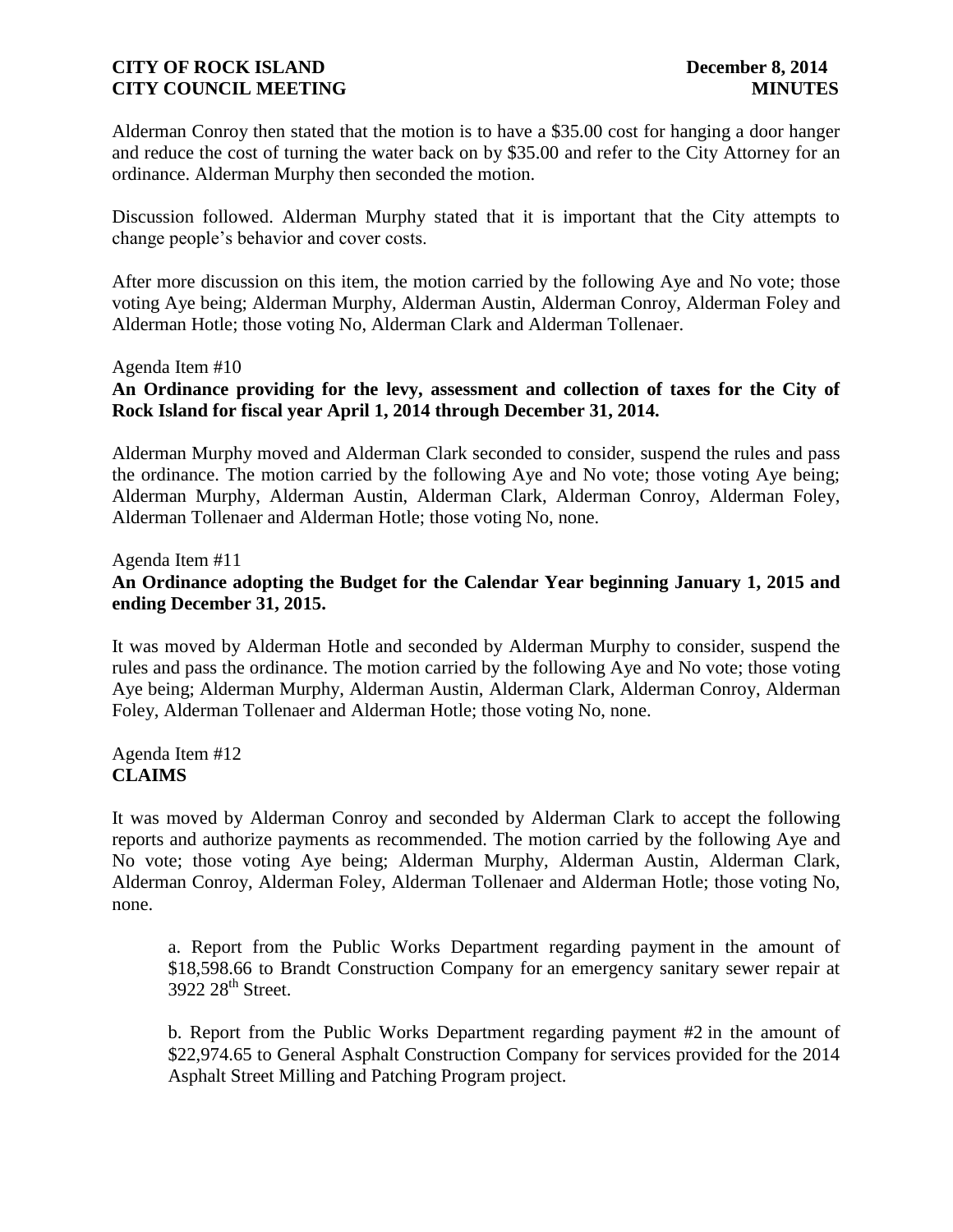#### Agenda Item #13

# **Claims for the week of November 28 through December 4 in the amount of \$2,804,956.74**.

Alderman Clark moved and Alderman Murphy seconded to allow the claims. The motion carried by the following Aye and No vote; those voting Aye being; Alderman Murphy, Alderman Austin, Alderman Clark, Alderman Conroy, Alderman Foley, Alderman Tollenaer and Alderman Hotle; those voting No, none.

#### Agenda Item #14

#### **Report from the Community and Economic Development Department regarding bids for the demolition of six residential properties, recommending the bid be awarded to Valley Construction Company in the amount of \$113,520.00.**

It was moved by Alderman Hotle and seconded by Alderman Murphy to award the bid as recommended with three properties to be obligated with CY2014 funds and three properties with CY2015 funds and authorize the City Manager to execute the contract documents.

Comments followed. Alderman Tollenaer thanked staff for their consistent efforts in tearing down blighted properties. Alderman Tollenaer stated that this makes a difference in a neighborhood.

After comments, the motion carried by the following Aye and No vote; those voting Aye being; Alderman Murphy, Alderman Austin, Alderman Clark, Alderman Conroy, Alderman Foley, Alderman Tollenaer and Alderman Hotle; those voting No, none.

#### Agenda Item #15

**Report from the Community and Economic Development Department regarding a bid and modification to the current demolition contract with H. Coopman Trucking and Excavating, recommending to add two residential properties at 1836 13th Street and 1327 6 th Avenue in the amount of \$49,978.50.**

Alderman Foley moved and Alderman Clark seconded to award the bid and approve the modification as recommended and authorize the City Manager to execute the contract documents.

Comments followed. Alderman Foley stated that 1836 13<sup>th</sup> Street is what Alderman Tollenaer was discussing in regards to blighted properties. Alderman Foley added that this property is in the 3<sup>rd</sup> Ward; it is empty and it has been dealt with for five years. Alderman Foley stated that this property has had a lot of issues. Alderman Foley further discussed this item.

After comments, the motion carried by the following Aye and No vote; those voting Aye being; Alderman Murphy, Alderman Austin, Alderman Clark, Alderman Conroy, Alderman Foley, Alderman Tollenaer and Alderman Hotle; those voting No, none.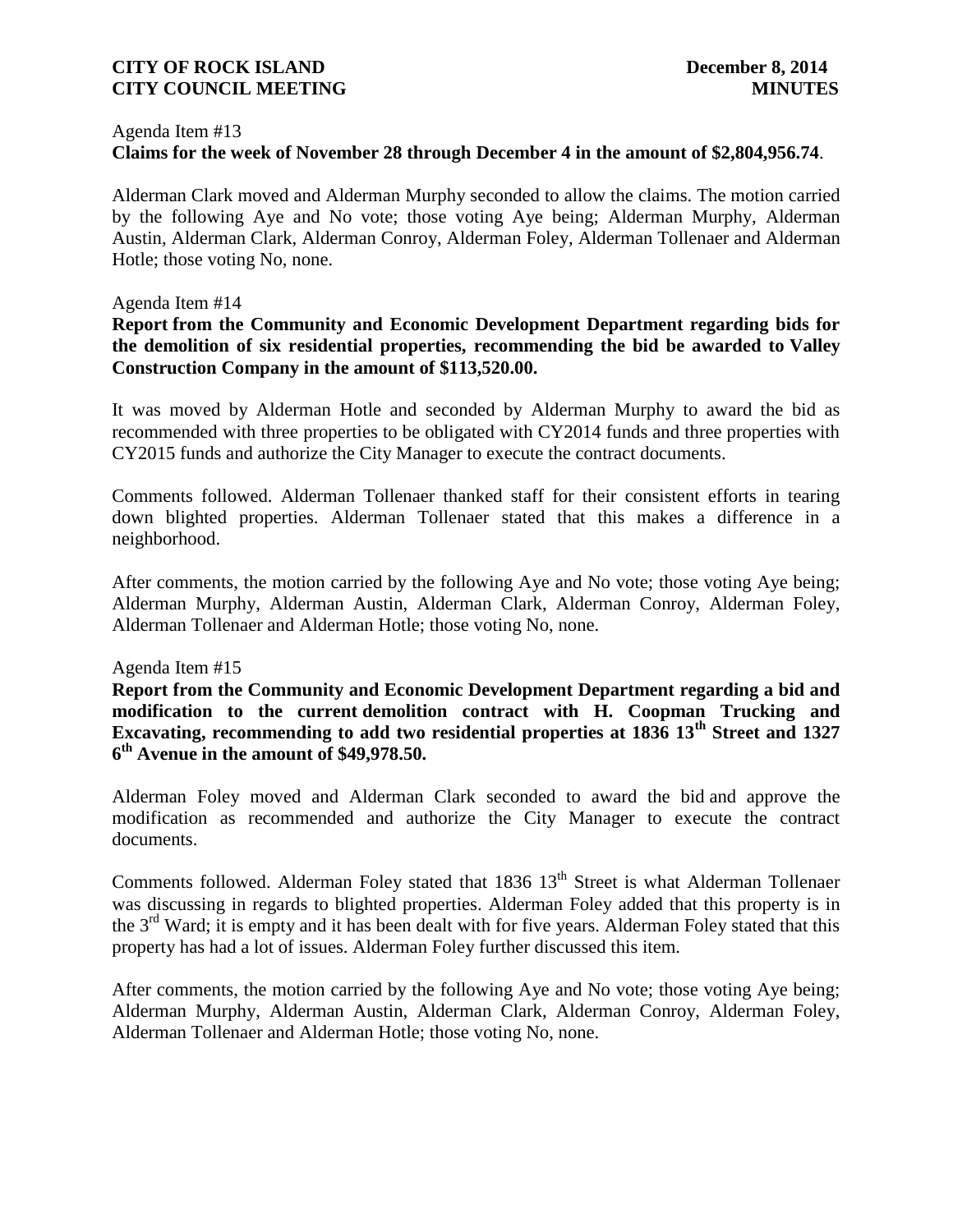#### Agenda Item #16

**Report from the Community and Economic Development Department regarding an agreement with Kane McKenna for consulting work related to the creation of the 1st Street TIF and supported development projects, and a Resolution expressing official intent regarding certain expenditures to be reimbursed from the special tax allocation fund for and/or from proceeds of an obligation issued, if any in connection with the proposed tax increment financing district commonly described as the 1st Street Redevelopment Project Area.**

It was moved by Alderman Clark and seconded by Alderman Conroy to approve the agreement as recommended, authorize the City Manager to execute the contract documents and adopt the resolution.

Discussion followed. Alderman Austin inquired as to whether the school district was contacted in regards to the discussion from last week.

City Manager Thomas stated yes, he and CED Director Jeff Eder had a meeting with the school board. Mr. Thomas advised that the school board and superintendent understand that this area is a perfect example of a good use for the TIF. Mr. Thomas and Council further discussed this item.

After discussion, the motion carried by the following Aye and No vote; those voting Aye being; Alderman Murphy, Alderman Austin, Alderman Clark, Alderman Conroy, Alderman Foley, Alderman Tollenaer and Alderman Hotle; those voting No, none.

Agenda Item #17

**Report from the Community and Economic Development Department regarding an Ordinance affirming the establishment of an Enterprise Zone within the County of Rock Island, Illinois and a Quad City Enterprise Zone Intergovernmental Agreement.**

Mayor Pauley stated that item #17 is being pulled from the Agenda until next week. The Mayor added that a little bit more work needs to be done on this item.

Agenda Item #18

**Report from the Finance Department regarding an Ordinance authorizing the issuance of General Obligation Bonds, Series 2014A to finance part of the construction of the new police facility and Taxable General Obligation Bonds, Series 2014B to finance redevelopment project costs for the 11th Street redevelopment project**.

It was moved by Alderman Tollenaer and seconded by Alderman Murphy to pass the ordinance.

Finance Director Cynthia Parchert introduced Kevin McCanna who is the President of Speer Financial. Ms. Parchert stated that two sets of bonds were sold this morning.

Mr. McCanna advised that there was a bond sale today that was done electronically. Mr. McCanna added that the tax exempt bond issue was \$10 million and it was reduced a little bit. Mr. McCanna noted that there were six bidders and for this 20 year tax exempt paper, the best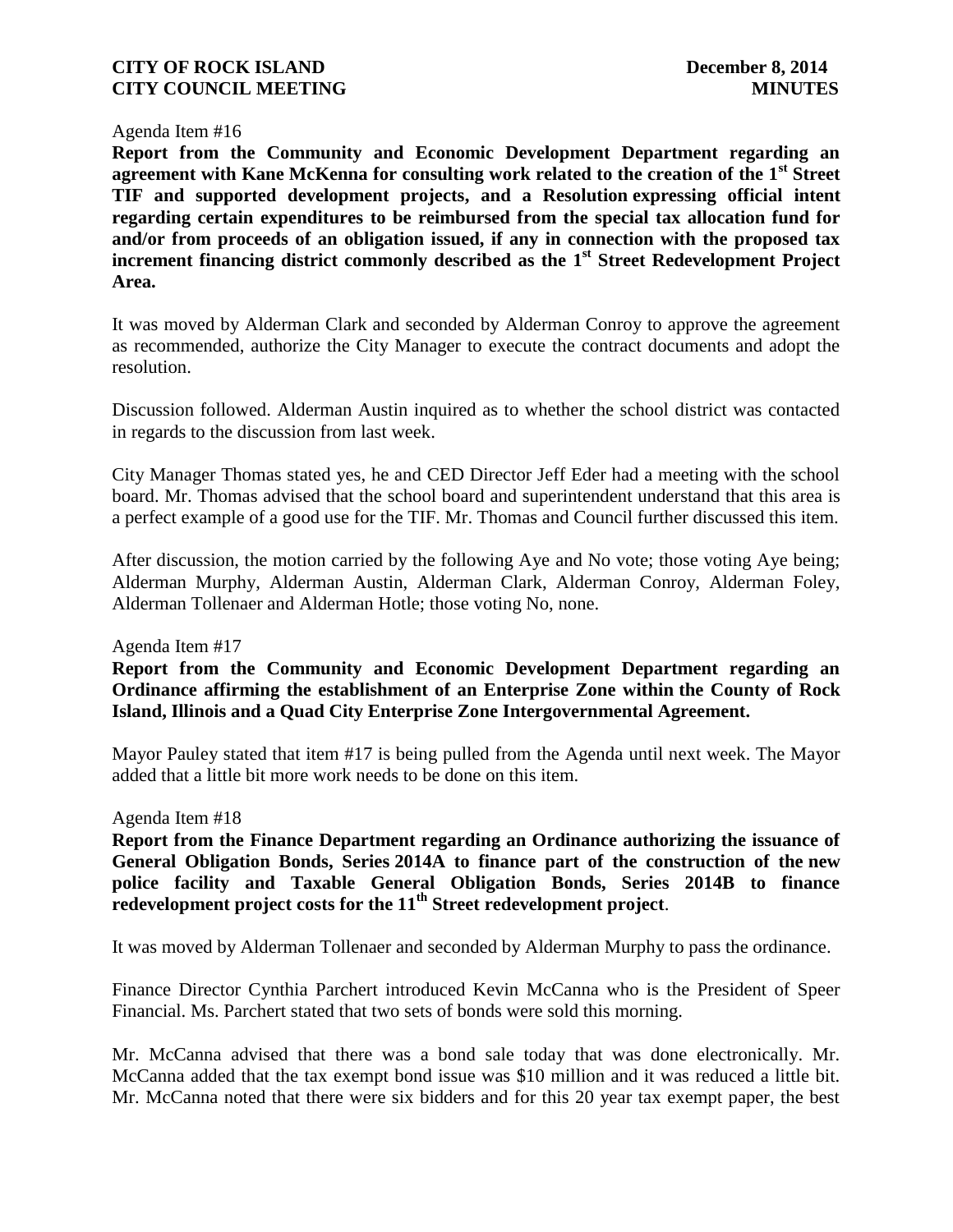bid was 3.05%, and the best bidder was KeyBanc Capital Markets. Mr. McCanna commented that it was a wonderful rate and a tight bid.

Mr. McCanna stated that on the taxable bond issue, the best bid for the 20 year taxable bonds came out at 3.78%. Mr. McCanna commented that there was less that a 1.0% difference between the tax exempt and the taxable bonds. Mr. McCanna commented that this is a \$16 million issue and there were five bidders. Mr. McCanna added that the best bid was from Raymond James and Associates.

Mr. McCanna advised that in the Moody's report, the City's very high rating of Aa2 was confirmed. Mr. McCanna commented that a lot of factors go into the rating. Mr. McCanna advised that the Aa2 rating reflects the City's relatively stable and diverse tax base in the Quad Cities metropolitan region, sound financial operations indicated by successive operating surpluses and an elevated debt burden. Mr. McCanna further discussed this item.

After discussion, the motion carried by the following Aye and No vote; those voting Aye being; Alderman Murphy, Alderman Austin, Alderman Clark, Alderman Conroy, Alderman Foley, Alderman Tollenaer and Alderman Hotle; those voting No, none.

#### Agenda Item #19 **Report from the Community and Economic Development Department regarding the new CIRLF Micro Loan Program.**

Alderman Austin moved and Alderman Conroy seconded to approve the new CIRLF Micro Loan Program as recommended.

Discussion Followed. Alderman Austin inquired upon Community and Economic Development Director Jeff Eder to share information in regards to the differences between the documents and to let people know that the newly distributed documents are the ones to go by and not the documents that are for approval on the Agenda.

Mr. Eder advised that the CIRLF Advisory Committee works hard with their promoting small businesses and business growth in the City. Mr. Eder added that one of the tools that was lacking was a smaller loan amount; a micro-type program. Mr. Eder advised that staff missed a few things in the report that was on the Agenda. Mr. Eder advised that in the report, it stated that at least 51% of the jobs must be held by low-moderate income persons; it actually should say that the jobs must be made available or held by low-moderate income persons. Mr. Eder stated that another item that was missed in the report was that the applicant is required to submit a business plan. In addition, the applicant would be required to work with an agency like SCORE, or a small business development center or a similar agency to get help.

After discussion, the motion carried by the following Aye and No vote; those voting Aye being; Alderman Murphy, Alderman Austin, Alderman Clark, Alderman Conroy, Alderman Foley, Alderman Tollenaer and Alderman Hotle; those voting No, none.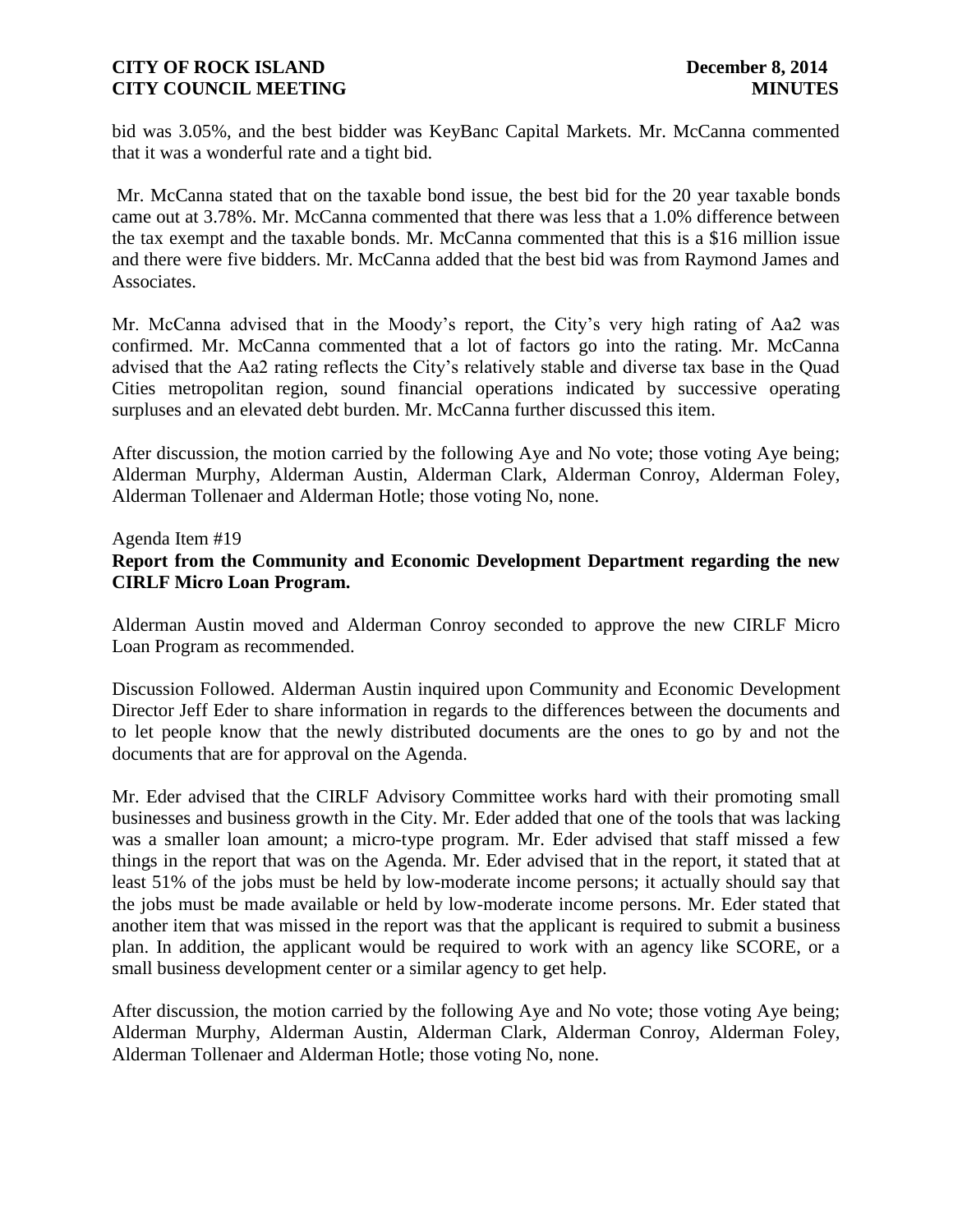Agenda Item #20 **Other Business.**

No one signed up to address Council to speak on a topic.

Alderman Conroy advised that tomorrow night there is a hearing for the Electoral Board on one of the individuals that is running for the  $2<sup>nd</sup>$  Ward. Alderman Conroy explained that because of the way the law is written, the most senior Alderman is one of the members that is supposed to serve on the board. Alderman Conroy advised that he is taking this time to recuse himself from serving on the board. Alderman Conroy added that he has been talking to some of the people that are running for 2<sup>nd</sup> Ward Alderman. Alderman Conroy stated that he wanted to make sure that there is no conflict of interest with him serving on this board. Alderman Conroy stated that he also wants to make sure that Mr. Smith gets his just day in court and that Mr. Smith feels comfortable with the turnout of the Electoral Board's results. Alderman Conroy noted that the hearing will begin at 6:00 pm tomorrow evening and he will not be part of that meeting.

Mayor Pauley advised that he has already talked to Alderman Austin and he is the second longest serving Alderman, so he will be taking Alderman Conroy's place on the Electoral Board at 6:00 pm tomorrow.

Alderman Austin stated that yesterday, he and his wife visited Hauberg Civic Center for the Winter in Bloom event. Alderman Austin added that the place was packed. Alderman Austin sent thanks to Jennifer Klinefelter (Parks Department) for doing a great job with this event, especially with the Frozen theme.

Alderman Murphy stated that the Quad Cities area in known for the Bald Eagles in the wintertime. Alderman Murphy added that if anyone wants to see the Eagles right now, go to Potter Lake; it is a great place to see Bald Eagles.

Alderman Austin reminded everyone to Shop Rock Island. Alderman Austin stated that Aunt Joy's (Alderman Murphy) wonderful business is producing custom design Christmas stockings. Alderman Austin advised that Aunt Joy has 200 stockings ready to go to a good home. Alderman Austin added that Aunt Joy's is located at  $45027<sup>th</sup>$  Avenue and she is open from 12:00 pm to 6:00 pm on Tuesday through Sunday until December 23rd. Alderman Austin commented that the stockings are gorgeous; check them out at www.auntjoy.com.

# Agenda Item #21 **Executive Session on Personnel, Property Acquisition and Litigation.**

An Executive Session was held prior to the regular meeting.

Agenda Item #22 **Recess**

A motion was made by Alderman Murphy and seconded by Alderman Hotle to recess to 5:30 pm, Monday, December 15, 2014. The motion carried by the following Aye and No vote; those